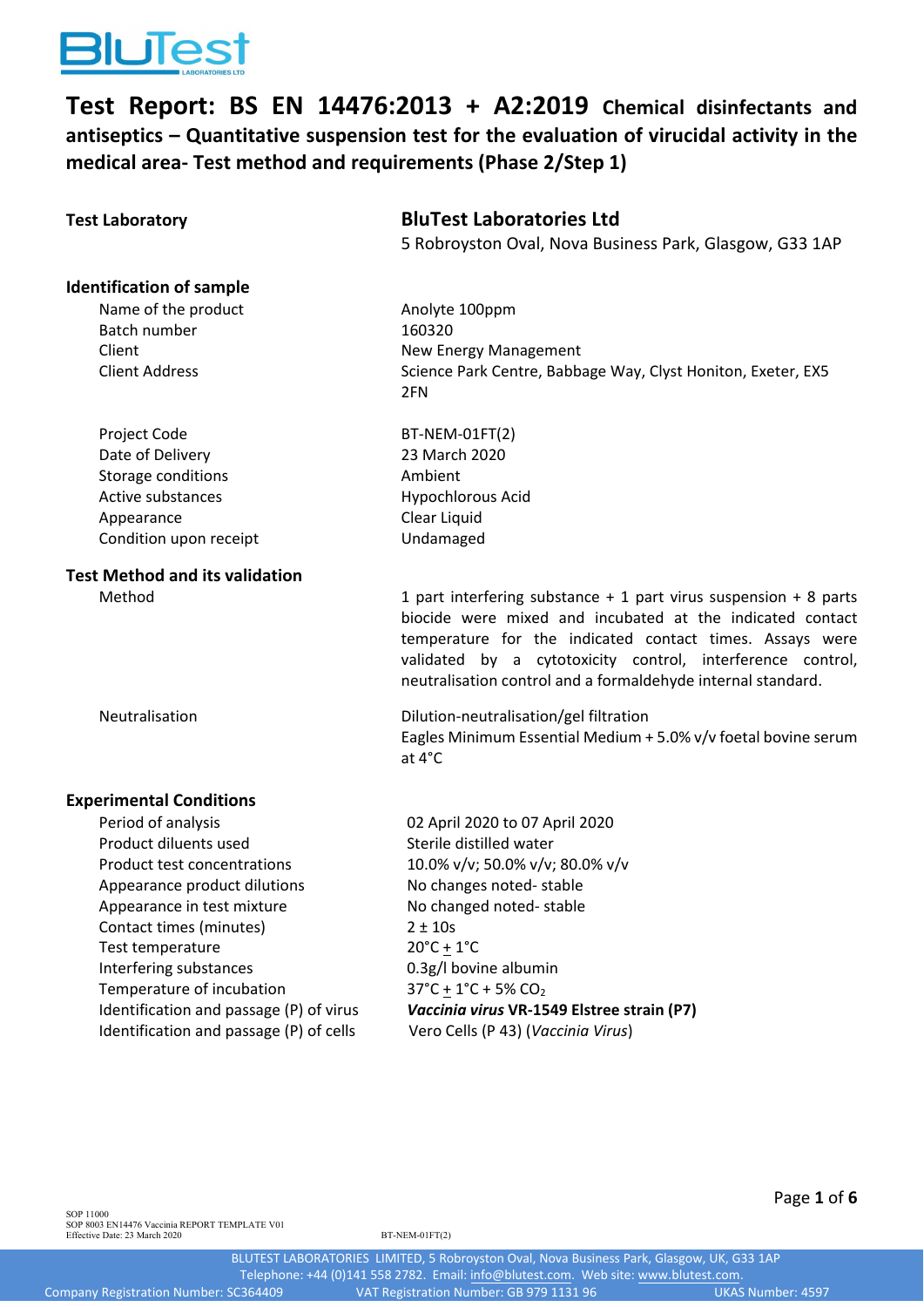

## **PROTOCOL SUMMARY**

The basic virucidal efficacy test is set up with three concentrations of test product solution and a 2 minute contact time. Virus is exposed to disinfectant in 24‐well plates, then neutralised, serially diluted and virus titred in 96‐well tissue culture plates to determine the tissue culture infectious dose<sub>50</sub> (TCID<sub>50</sub>) of surviving virus. *Vaccinia virus* VR-1549 Elstree strain / Vero cells are assayed in parallel in each test. TCID<sub>50</sub> is determined by the method of Karber<sup>1</sup>.

### **Cytotoxicity control**

The test product solution is measured for its effects on the host cells used to propagate the virus, to determine the sensitivity of the assay.

## **Interference control**

The effect of the cells after treatment of the test product solution are verified to ensure the cells can show susceptibility for virus infection. This is compared against cells that have not been treated with test product.

## **Disinfectant suppression control VS1**

Virus is added to the highest concentration of test product solution and then the mixture immediately removed and neutralised. The neutralised virus titre is then determined to assess the efficiency of the neutralisation procedure.

## **Disinfectant suppression control VS2**

Internal control which adds virus to neutralised test product solution to assess the efficiency of the neutralisation procedure.

#### **No column Control**

Internal control on the highest contact time to assess any impact of the Microspin™ S 400 HR columns.

#### **Virus recovery control**

Virus titre is determined for virus in contact with sterile distilled water at  $t=0$ ,  $t = 2$  and at  $t = 15$ . The virus titre after 2 minutes is then compared to the recovery of disinfectant-treated virus to measure the log reduction in virus titre. The virus titre at 15 minutes is compared to the reference virus inactivation control.

#### **Reference virus inactivation control**

Virus is exposed to 0.7% W/V formaldehyde and the recovery of virus determined by TCID<sub>50</sub> after 5 and 15 minutes, in order to assess that the test virus has retained reproducible biocide resistance. In addition, the formaldehyde cytotoxicity of neutralised formaldehyde is determined, to measure assay sensitivity.

1Kärber, G.: Beitrag zur Kollektiven Behandlung Pharmakologischer Reihenversuche. Arch. Exp. Path. Pharmak. 162 (1931): 480‐487.

Page **2** of **6**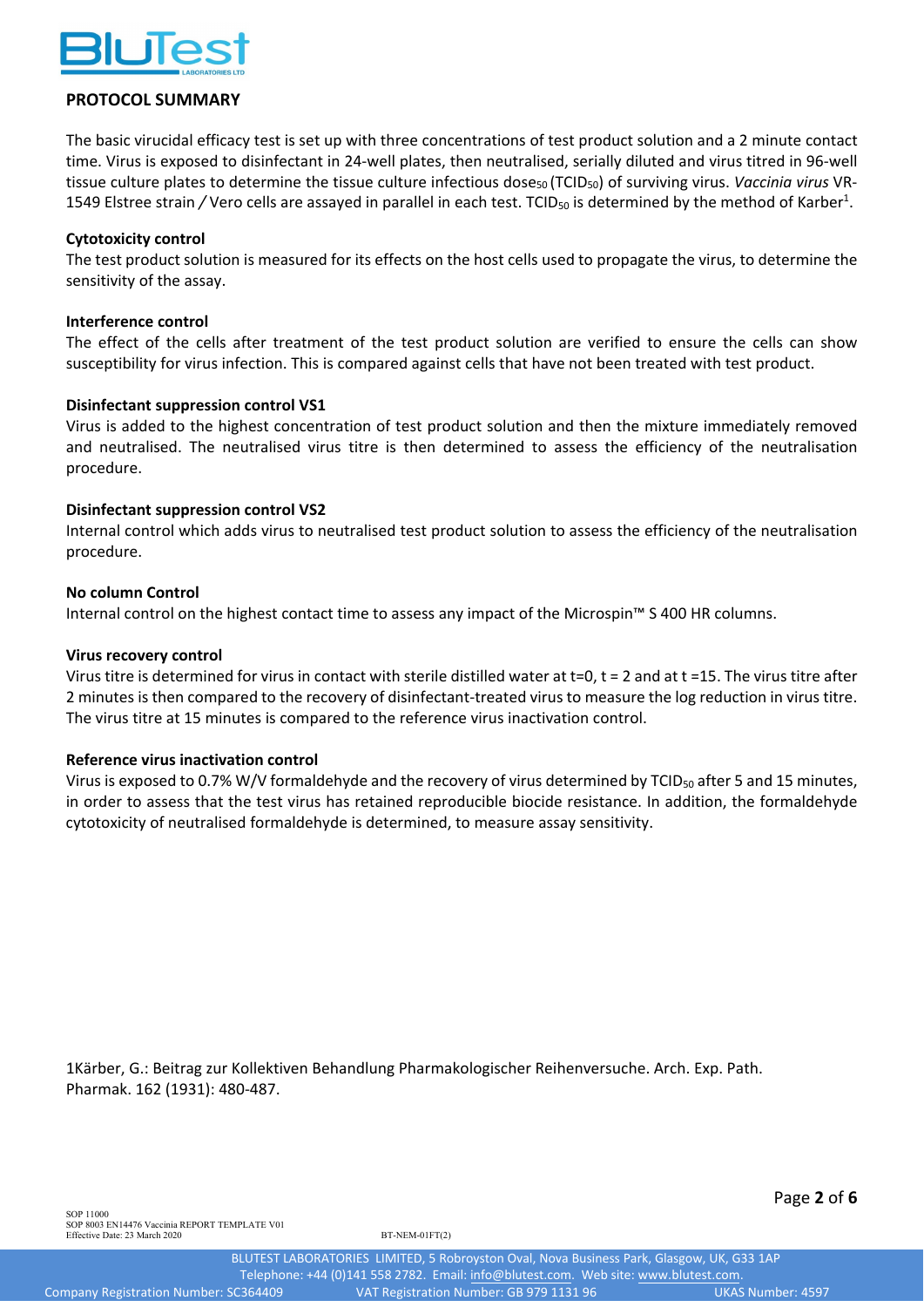

## *Vaccinia virus* **(VR‐1549) Elstree strain Test Results**

| EN14476:2013 + A2:2019 Suspension test for the efficacy of Anolyte 100ppm, Batch 160320,<br>BT-NEM-01 from New Energy Management Limited against Vaccinia virus VR-1549 under |             |                        |        |                        |                |                        |  |  |  |
|-------------------------------------------------------------------------------------------------------------------------------------------------------------------------------|-------------|------------------------|--------|------------------------|----------------|------------------------|--|--|--|
| <b>CLEAN conditions</b>                                                                                                                                                       |             |                        |        |                        |                |                        |  |  |  |
| <b>Test Results</b>                                                                                                                                                           |             |                        |        |                        |                |                        |  |  |  |
| Concentration                                                                                                                                                                 | 10.0% (v/v) |                        |        | 50.0% (v/v)            | $80.0\%$ (v/v) |                        |  |  |  |
|                                                                                                                                                                               |             |                        |        |                        |                |                        |  |  |  |
| <b>Exposure Time</b>                                                                                                                                                          | data        | TCID <sub>50</sub> /ml | data   | TCID <sub>50</sub> /ml | data           | TCID <sub>50</sub> /ml |  |  |  |
| $t = 2$ minutes                                                                                                                                                               | 4.50        | 1.00E+06               | 0.00   | 3.16E+01               | 0.00           | 3.16E+01               |  |  |  |
| Raw Data                                                                                                                                                                      | 666630      | $1.00E + 06$           | 000000 | $3.16E + 01$           | 000000         | 3.16E+01               |  |  |  |
| log                                                                                                                                                                           |             | 6.00                   |        | 1.50                   |                | 1.50                   |  |  |  |
| log difference                                                                                                                                                                |             | 0.00                   |        | 4.50                   |                | 4.50                   |  |  |  |

| EN14476:2013 + A2:2019 Suspension test for the efficacy of Anolyte 100ppm, Batch 160320, BT-NEM-01 from New Energy<br>Management Limited against Vaccinia virus VR-1549 under CLEAN conditions |                          |                 |                          |         |       |                                  |          |        |            |  |
|------------------------------------------------------------------------------------------------------------------------------------------------------------------------------------------------|--------------------------|-----------------|--------------------------|---------|-------|----------------------------------|----------|--------|------------|--|
| <b>Summary Table</b>                                                                                                                                                                           |                          |                 |                          |         |       |                                  |          |        |            |  |
| Product:                                                                                                                                                                                       | Interfering<br>substance | Concentration   | Level of<br>cytotoxicity |         |       | >4 lg reduction<br>after 'X' Min |          |        |            |  |
|                                                                                                                                                                                                |                          |                 |                          | $0$ min | 2 min | $15$ min                         | $30$ min | 60 min |            |  |
| Anolyte<br>$100$ ppm                                                                                                                                                                           | $0.3g/l$ BSA             | 80.0% (v/v)     | 1.50                     | 3.00    | 1.50  | n.a.                             | n.a.     | n.a.   | $<$ 2 mins |  |
|                                                                                                                                                                                                |                          | 50.0% ( $v/v$ ) | 1.50                     | n.a.    | 1.50  | n.a.                             | n.a.     | n.a.   | $<$ 2 mins |  |
|                                                                                                                                                                                                |                          | 10.0% ( $v/v$ ) | 1.50                     | n.a.    | 6.00  | n.a.                             | n.a.     | n.a.   | >2 mins    |  |
| Virus Control                                                                                                                                                                                  | <b>CLEAN</b>             |                 |                          | 6.17    | 6.00  | 6.17                             | n.a.     | n.a.   | n.a.       |  |
| 5 min<br>$15 \text{ min}$                                                                                                                                                                      |                          |                 |                          |         |       |                                  |          |        |            |  |
| Formaldehyde PBS                                                                                                                                                                               |                          | $0.7\%$ (w/v)   | 2.50                     |         |       |                                  | 4.00     | 2.50   | $>15$ mins |  |

BT-NEM-01FT(2)

Page **3** of **6**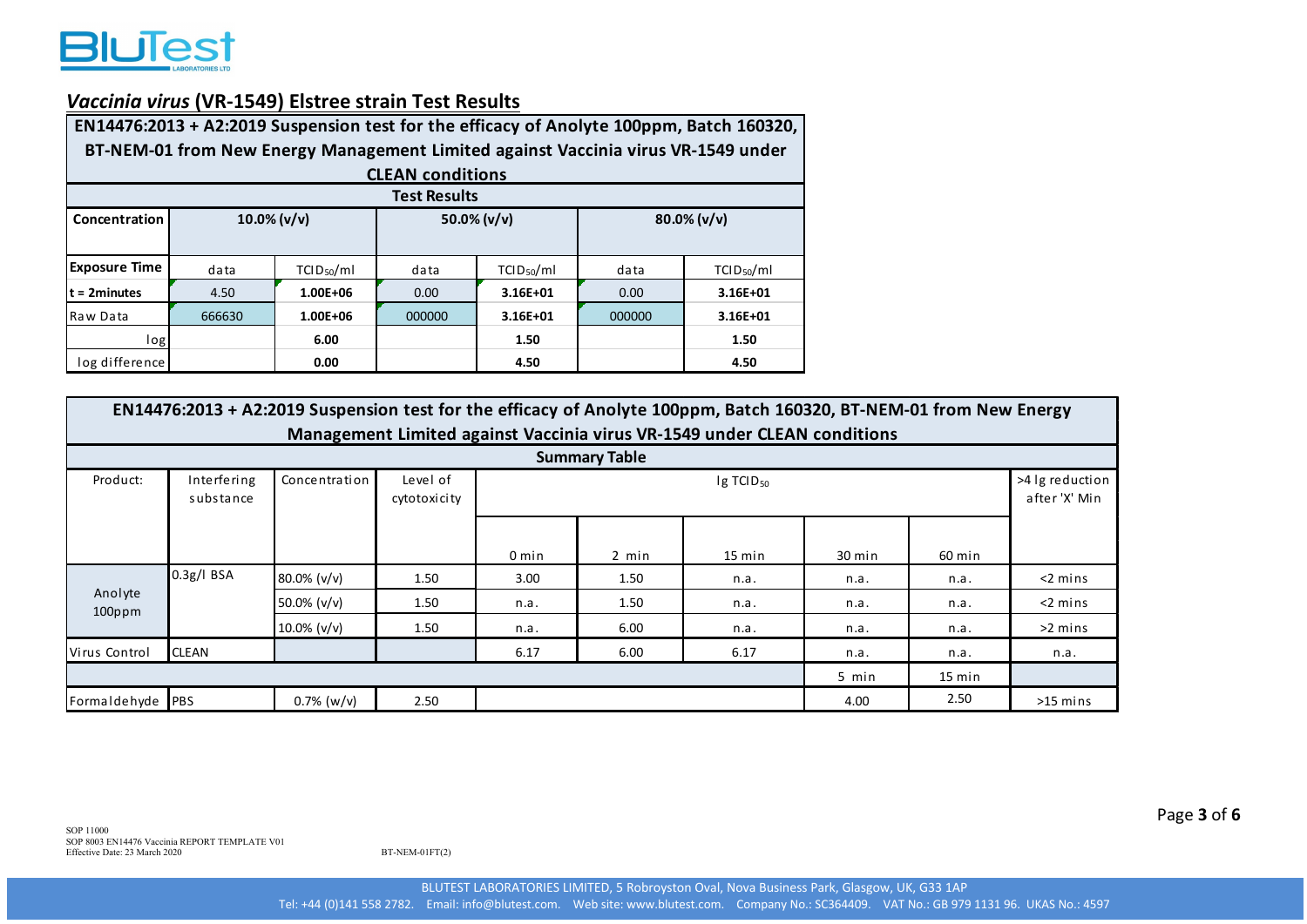

## *Vaccinia virus (VR‐1549) Elstree strain* **Control Data**

|                                |                        |                          |                                |                                              |                                           | EN14476:2013 + A2:2019 Suspension test for the efficacy of Anolyte 100ppm, Batch 160320, BT-NEM-01 from New Energy Management Limited against<br>Vaccinia virus VR-1549 under CLEAN conditions |                        |          |                                              |                |                                               |  |
|--------------------------------|------------------------|--------------------------|--------------------------------|----------------------------------------------|-------------------------------------------|------------------------------------------------------------------------------------------------------------------------------------------------------------------------------------------------|------------------------|----------|----------------------------------------------|----------------|-----------------------------------------------|--|
|                                |                        |                          |                                |                                              |                                           | <b>Controls</b>                                                                                                                                                                                |                        |          |                                              |                |                                               |  |
| <b>Virus Recovery</b><br>0 min |                        |                          | <b>Virus Recovery</b><br>2 min |                                              | <b>Virus Recovery</b><br>$15 \text{ min}$ |                                                                                                                                                                                                | Cytotoxicity           |          | <b>Disinfectant</b><br><b>Suppression VS</b> |                | <b>Disinfectant</b><br><b>Suppression VS2</b> |  |
| raw data                       | TCID <sub>50</sub> /ml | raw data                 | TCID <sub>50</sub> /ml         | raw data                                     | TCID <sub>50</sub> /ml                    | raw data                                                                                                                                                                                       | TCID <sub>50</sub> /ml | raw data | TCID <sub>50</sub> /ml                       | raw data       | TCID <sub>50</sub> /ml                        |  |
| 4.67                           | $1.47E + 06$           | 4.50                     | 1.00E+06                       | 4.67                                         | 1.47E+06                                  | 0.00                                                                                                                                                                                           | 3.16E+01               | 1.50     | $1.00E + 03$                                 | 4.50           | 1.00E+06                                      |  |
| 666640                         | 1.47E+06               | 666630                   | 1.00E+06                       | 666640                                       | 1.47E+06                                  | 000000                                                                                                                                                                                         | 3.16E+01               | 621000   | $1.00E + 03$                                 | 666630         | 1.00E+06                                      |  |
|                                | 6.17                   |                          | 6.00                           |                                              | 6.17                                      |                                                                                                                                                                                                | 1.50                   |          | 3.00                                         |                | 6.00                                          |  |
|                                |                        |                          |                                |                                              |                                           |                                                                                                                                                                                                |                        |          | 3.00                                         |                | 0.00                                          |  |
|                                |                        |                          |                                |                                              |                                           |                                                                                                                                                                                                |                        |          |                                              |                |                                               |  |
|                                |                        |                          |                                | Formaldehyde reference inactivation controls |                                           |                                                                                                                                                                                                |                        |          | No column Control                            |                |                                               |  |
|                                | Cytotoxicity           | <b>Exposure time</b>     | 0.7% Formaldehyde              |                                              |                                           |                                                                                                                                                                                                |                        |          |                                              | 2 mins         |                                               |  |
|                                |                        |                          |                                | 5 mins                                       |                                           | 15 mins                                                                                                                                                                                        |                        |          | raw data                                     | $TCID_{50}/ml$ |                                               |  |
| raw data                       | TCID <sub>50</sub> /ml |                          | raw data                       | TCID <sub>50</sub> /ml                       | raw data                                  | TCID <sub>50</sub> /ml                                                                                                                                                                         |                        |          | 4.83                                         | 2.15E+06       |                                               |  |
| 1.00                           | 3.16E+02               |                          | 2.50                           | 1.00E+04                                     | 1.00                                      | 3.16E+02                                                                                                                                                                                       |                        |          | 666650                                       | 2.15E+06       |                                               |  |
| 600000                         | 3.16E+02               |                          | 663000                         | 1.00E+04                                     | 600000                                    | 3.16E+02                                                                                                                                                                                       |                        |          |                                              | 6.33           |                                               |  |
|                                | 2.50                   | log                      |                                | 4.00                                         |                                           | 2.50                                                                                                                                                                                           |                        |          |                                              |                |                                               |  |
|                                |                        | log difference           |                                | 2.17                                         |                                           | 3.67                                                                                                                                                                                           |                        |          |                                              |                |                                               |  |
|                                |                        |                          |                                |                                              |                                           |                                                                                                                                                                                                |                        |          |                                              |                |                                               |  |
|                                | Interference control   |                          | Virus dilution                 |                                              |                                           |                                                                                                                                                                                                |                        |          | Stock Virus (TCID <sub>50</sub> )            |                |                                               |  |
|                                |                        | -3                       | $-4$                           | $-5$                                         | $-6$                                      | $-7$                                                                                                                                                                                           | $-8$                   |          | 6.17                                         |                |                                               |  |
|                                |                        |                          | $\overline{1}$<br>$\mathbf{1}$ |                                              | $\mathbf{1}$                              | $\mathbf{0}$<br>0.83<br>0.33                                                                                                                                                                   |                        | 4.68E+07 |                                              |                |                                               |  |
| <b>PBS Control</b>             |                        | $3.16E + 02$<br>3.16E+02 |                                | 3.16E+02<br>2.14E+02                         |                                           | 3.16E+01<br>6.76E+01                                                                                                                                                                           |                        |          | 6666661000                                   |                |                                               |  |
|                                |                        | 2.50                     | 2.50                           | 2.50                                         | 2.33                                      | 1.83                                                                                                                                                                                           | 1.50                   |          |                                              |                |                                               |  |
|                                | <b>Raw Data</b>        | $6\phantom{1}$           | 6                              | $6\phantom{1}$                               | 5                                         | $\overline{2}$                                                                                                                                                                                 | $\mathbf{0}$           |          |                                              |                |                                               |  |
| Product                        |                        | $\mathbf{1}$             | $\mathbf{1}$                   | $\mathbf{1}$                                 | 0.5                                       | $\mathbf 0$                                                                                                                                                                                    | $\mathbf{0}$           |          |                                              |                |                                               |  |
|                                |                        | 3.16E+02                 | $3.16E + 02$                   | 3.16E+02                                     | 1.00E+02                                  | 3.16E+01                                                                                                                                                                                       | 3.16E+01               |          |                                              |                |                                               |  |
|                                |                        | 2.50                     | 2.50                           | 2.50                                         | 2.00                                      | 1.50                                                                                                                                                                                           | 1.50                   |          |                                              |                |                                               |  |
|                                | Raw Data               | $6\phantom{1}$           | $6\phantom{1}$                 | $6\phantom{1}$                               | 3 <sup>1</sup>                            | $\bf{0}$                                                                                                                                                                                       | $\mathbf{0}$           |          |                                              |                |                                               |  |
| Log Difference                 |                        | 0.00                     | 0.00                           | 0.00                                         | 0.33                                      | 0.33                                                                                                                                                                                           | 0.00                   |          |                                              |                |                                               |  |
| <b>Product Cyt Dilution</b>    |                        | $-1$                     | $-1$                           | $-1$                                         | $-1$                                      | $-1$                                                                                                                                                                                           | $-1$                   |          |                                              |                |                                               |  |
| <b>PBS Dilution</b>            |                        | Neat                     | Neat                           | Neat                                         | <b>Neat</b>                               | Neat                                                                                                                                                                                           | <b>Neat</b>            |          |                                              |                |                                               |  |

BT-NEM-01FT(2)

Page **4** of **6**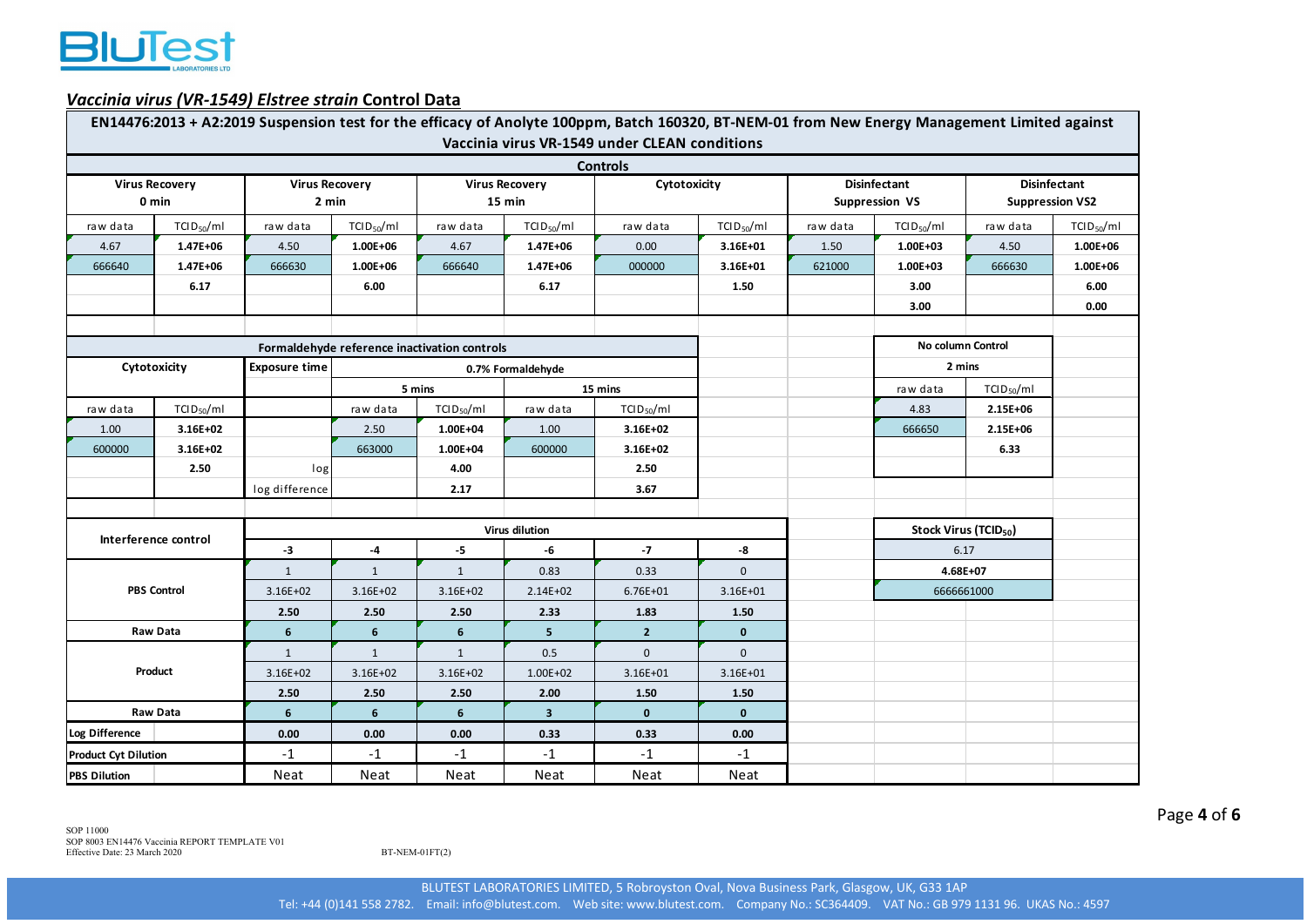

## **CONCLUSION**

## **Verification of the methodology**

A test is only valid if the following criteria are fulfilled:

- a) The titre of the test suspension of at least  $10^8$  TCID50 /ml is sufficiently high to at least enable a titre reduction of 4 Ig to verify the method.
- b) Detectable titre reduction is at least 4  $log_{10}$ .
- c) Difference of the logarithmic titre of the virus control minus the logarithmic titre of the test virus in the reference inactivation test is between:
	- Between 0.75 and 3.5 after 5 min and between 2.0 and 4.0 after 15 min for Vaccinia virus
- d) Cytotoxicity of the product solution does not affect cell morphology and growth or susceptibility for the test virus in the dilutions of the test mixtures which are necessary to demonstrate a 4  $log<sub>10</sub>$  reduction of the virus.
- e) The interference control result does not show a difference of  $< 1.0 \log_{10}$  of virus titre for test product treated cells in comparison to the non-treated cells.
- e) Neutralisation validation. This is called the disinfectant suppression test in this protocol. The disinfectant was neutralised by column chromatography through an Illustra Microspin S‐400 HR column to achieve the best possible neutralisation available for this test. The difference for virus is greater than 0.5 log<sub>10</sub> indicating rapid irreversible virucidal activity of the disinfectant by dilution at a concentration of 50.0% v/v for VS1. This neutralisation validation has been verified by VS2, which shows the product has been successfully neutralised.

According to EN 14476:2013 + A2:2019, **Anolyte 100ppm POSSESSES VIRUCIDAL** activity at a concentration of **50.0% v/v** of the working concentration as tested after **2 MINUTES** at **20°C** under **CLEAN** conditions (0.3 g/l bovine albumin) against *Vaccinia virus* VR‐1549 Elstree strain */* Vero cells.

This product therefore is effective against all enveloped viruses as defined in EN 14476:2013 + A2:2019 Annex **A\*. This therefore includes all coronaviruses and SARS‐CoV‐2.**

Authorised signatory

Why

Dr Chris Woodall, Director BluTest Laboratories Ltd Glasgow, UK Date: 08 April 2020

#### **DISCLAIMER**

The results in this test report only pertain to the sample supplied.

BluTest (BT) has performed the testing detailed in this report using reasonable skill and care and has used reasonable endeavours to carry out the testing in accordance with an EN 14476 protocol. All forecasts, recommendations and results contained in this report are submitted in good faith. However, other than as expressly set out in this report, no warranty is given (i) in relation to the testing or the use(s) to which any results or deliverables produced in the course of the testing are or may be put by the Client or their fitness or suitability for any particular purpose or under any special conditions notwithstanding that any such purpose or conditions may have been made known to BT or (ii) that the intended results or deliverables from the testing can be achieved or (iii) that the Client can freely make use of the results or the deliverables without infringing any third party intellectual property rights and the Client will be deemed to have satisfied itself in thisregard. BT shall have no liability (which is hereby excluded to the fullest extent permissible by law) in respect of any loss, liability or damage, including without limitation any indirect and/or consequential loss such as loss of profit or loss of business, market or goodwill, that the Client may suffer directly or indirectly as a result of or in connection with: (i) the performance of the testing; (ii) the use of any materials, samples or other information provided by the Client for use in the testing; and (iii) the Client's reliance upon or use of any results or deliverables provided as part of the testing.

SOP 11000 SOP 8003 EN14476 Vaccinia REPORT TEMPLATE V01 Effective Date: 23 March 2020 BT-NEM-01FT(2)

Page **5** of **6**